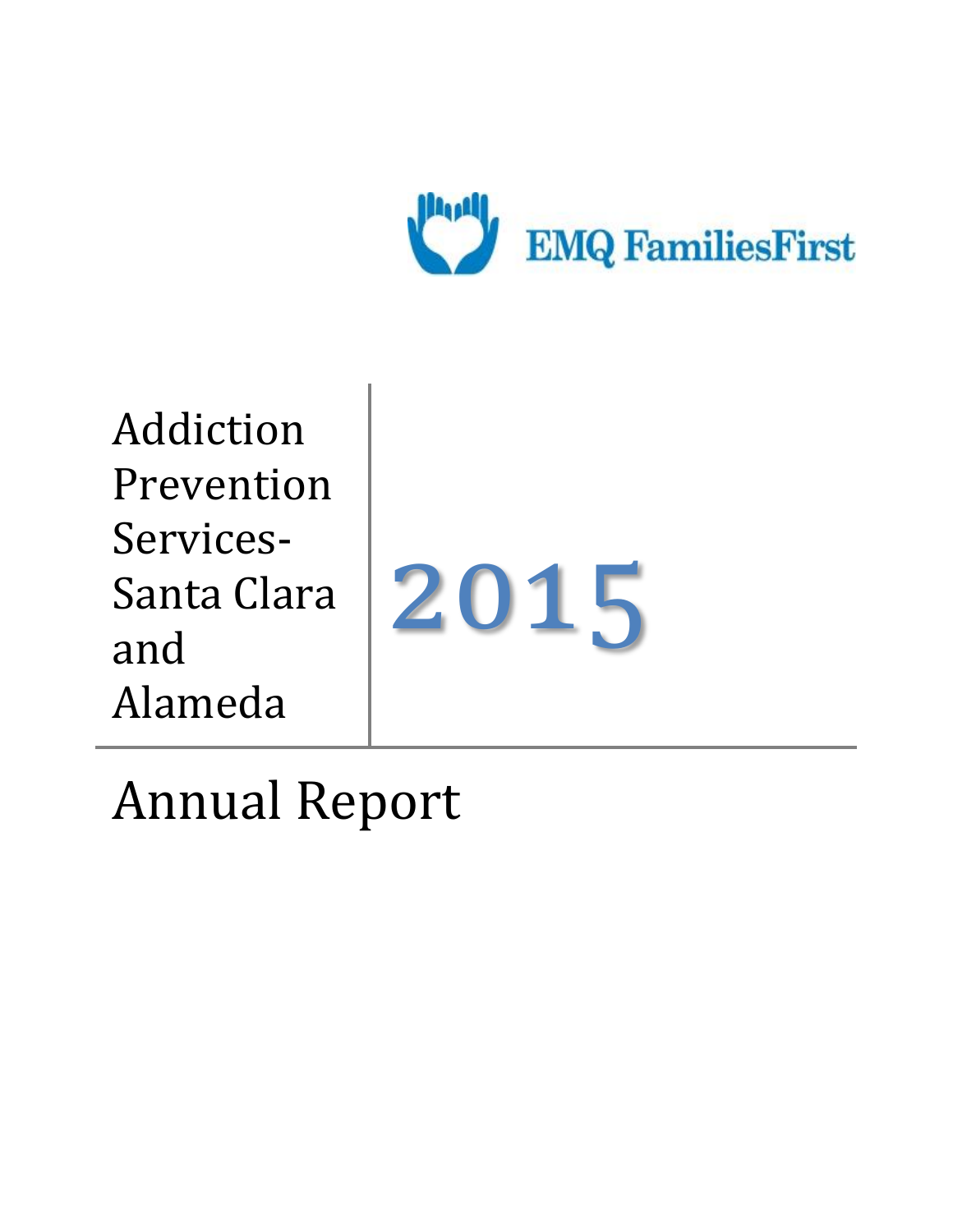## **Table of Contents**

| Sex. 66 |  |  |  |
|---------|--|--|--|
|         |  |  |  |
|         |  |  |  |
|         |  |  |  |
|         |  |  |  |
|         |  |  |  |
|         |  |  |  |
|         |  |  |  |
|         |  |  |  |
|         |  |  |  |
|         |  |  |  |
|         |  |  |  |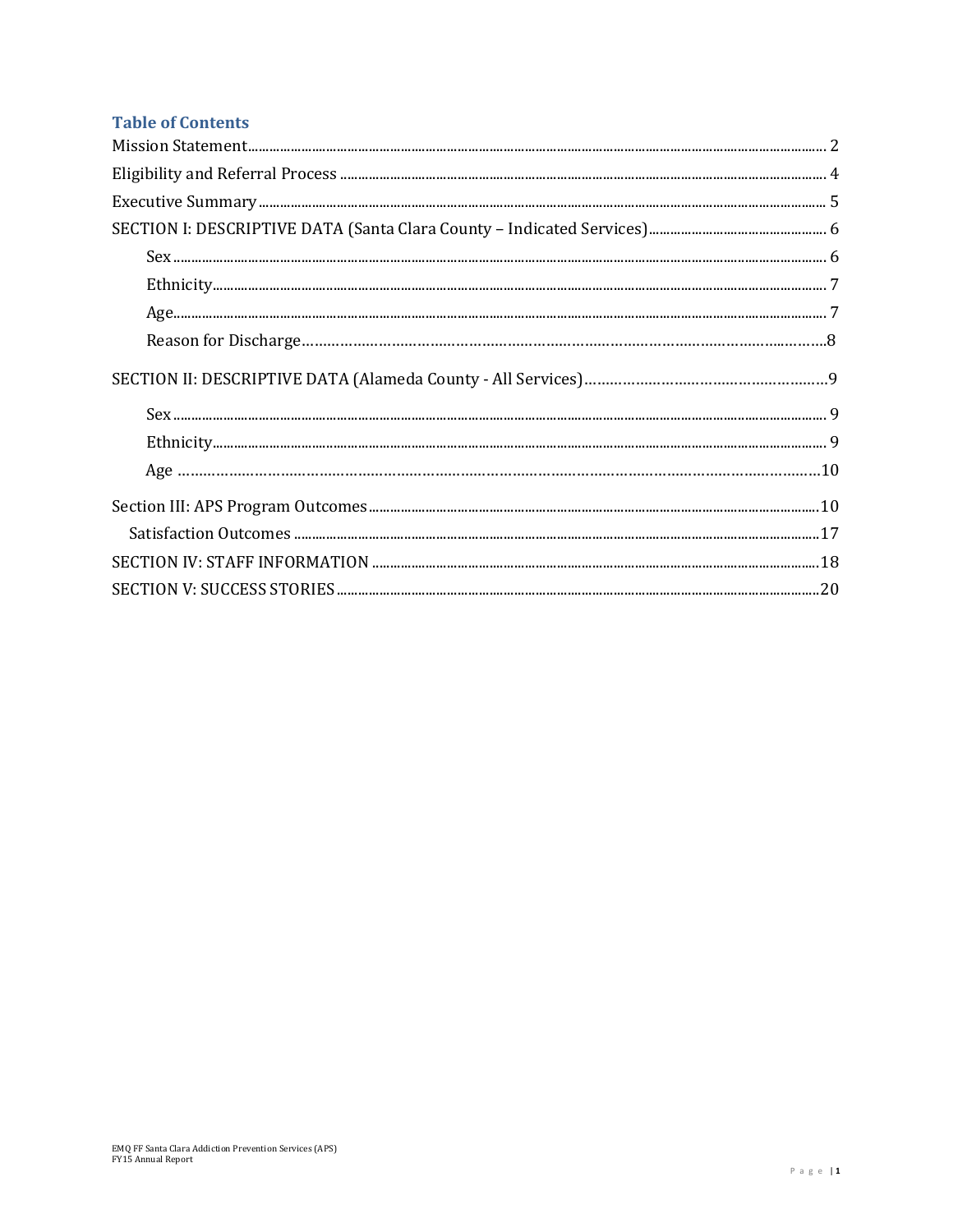# **Mission Statement**

<span id="page-2-0"></span>We do whatever it takes to help children, strengthen families, build community, and advocate for systems change to ensure that our families thrive.

Addiction Prevention Services Vision:

Our vision is that children and families in our community will experience hope, health, and happiness including those with complex co-occurring needs.

#### Program Description:

Our Program specifically targets and provides prevention, intervention, and treatment services. The prevention approach has been proven to reduce the likelihood of developing alcohol, drug and other high risk behaviors. The intervention and treatment services support and stabilize children and families who have complex co-occurring needs.

APS Continuum of Care Provides Services in the School, Agency, and Community:

APS offers programs and services at three distinct levels of need.

- 1. Prevention: Universal Prevention, Selective Prevention, and Indicated prevention intervention.
- 2. Intervention: Risk assessments, family case management, and individual and group counseling.
- 3. Treatment: Intensive individual, family, and/or group therapy.

#### Services:

## School-Based Prevention and Intervention Services

APS provides services at 25 schools in Santa Clara and Alameda County. These custom designed services address the barriers to learning and target high risk behaviors. This service builds on the school and students strengths and is solution oriented. It is designed to meet the needs of the student, school, and community.

#### School-Based Services include:

- Intake Assessment: Evaluate the co-occurring needs and strengths of students to determine which APS service is appropriate and/or refer to other service providers.
- Classroom Presentations: Single or a series can be offered with such subjects as drugs and alcohol, teen depression, healthy relationships, bullying and anger management.
- Targeted Intervention Groups: 8-10 week groups for up to eight students identified as needing support, education and tools to address such high risk behaviors as substance abuse, teenage pregnancy, abusive relationships, self-mutilation, and unhealthy coping skills.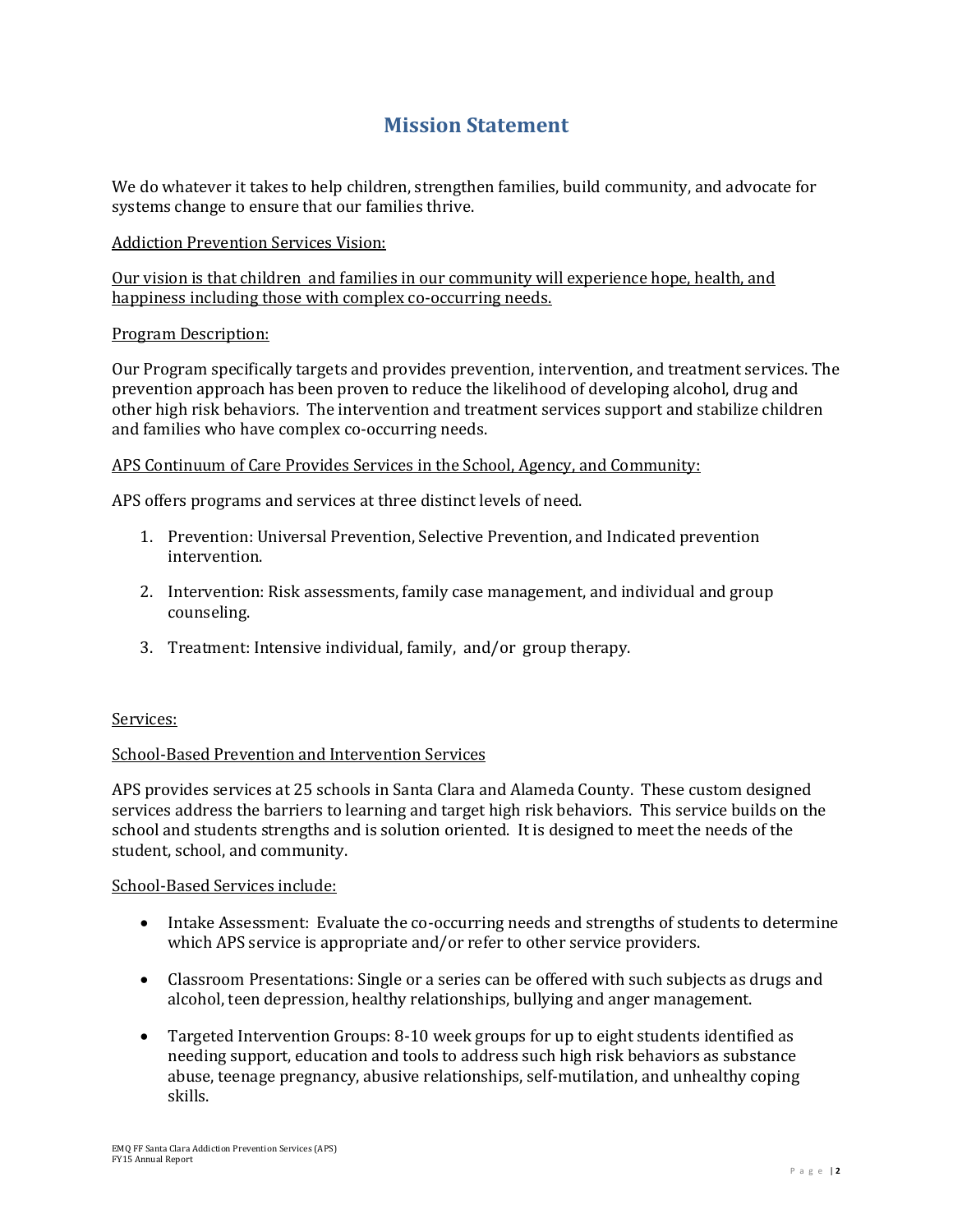- Individual Counseling: This service is for students who need one on one support to address behaviors which may be interfering with their academic, social, or emotional functioning.
- Teacher Education: Training for teachers and school staff to help identify students' behavior and trends in the community that may be interfering with attendance, academics and social or emotional functioning of students. APS focuses on prevention, intervention, and community based referrals and resources.
- Parent and Caregiver Services: Single presentation or a series can be offered for parents and caregivers addressing what parents can do to keep their youth safe and performing well in school. Topics can include drug and alcohol prevention, gang prevention, bullying, suicide prevention and mental health issues.
- School Assemblies: Services for one grade level, girls, boys or the entire school. Topics include healthy choices, depression, bullying, gang prevention, sexual harassment and what to do after graduation and more.
- Family Case Management: Provide caring supportive and resourceful partnership to families with members involved in high risk behaviors. This service is designed to stabilize and reduce risk factors within the family.
- School District Support: APS staff attends Student Attendance Review Board (SARB). This service offers Addiction Prevention Services to students and families impacted by drugs or alcohol in an effort to reduce excessive truant behavior.

#### Community Based Prevention Services

The Addiction Prevention Team participates actively within the community to strengthen and develop prevention strategies, enhance anti-drug norms and pro-social behavior, as well as change community standards and policies. We currently participate in several partnerships in both the schools and the greater community.

#### Community-Based Services Include:

- Community/neighborhood educational resource fair events and workshops for educators, professionals and community members: Topics include Gang Prevention/Intervention, Drug and Alcohol Awareness, Teen Depression and Suicide Prevention, Bullying, and Current Trends such as Prescription Drug Use and Self Mutilation.
- Collaboration with community partners: Done with the goal of connecting, coordinating, and leveraging prevention/intervention resources and community based organizations that are a part of the Mayor's Gang Prevention Task Force, Police Department, Faith Communities, Schools, Department of Drug and Alcohol Services, and other Community Stakeholders in Santa Clara County.

#### Children and Family Intervention and Treatment Services

Addiction Prevention offers family-focused and strength-based programs in our community and at our agency sites. These programs are designed to meet the specific needs of children and families impacted by co-occurring and complex needs.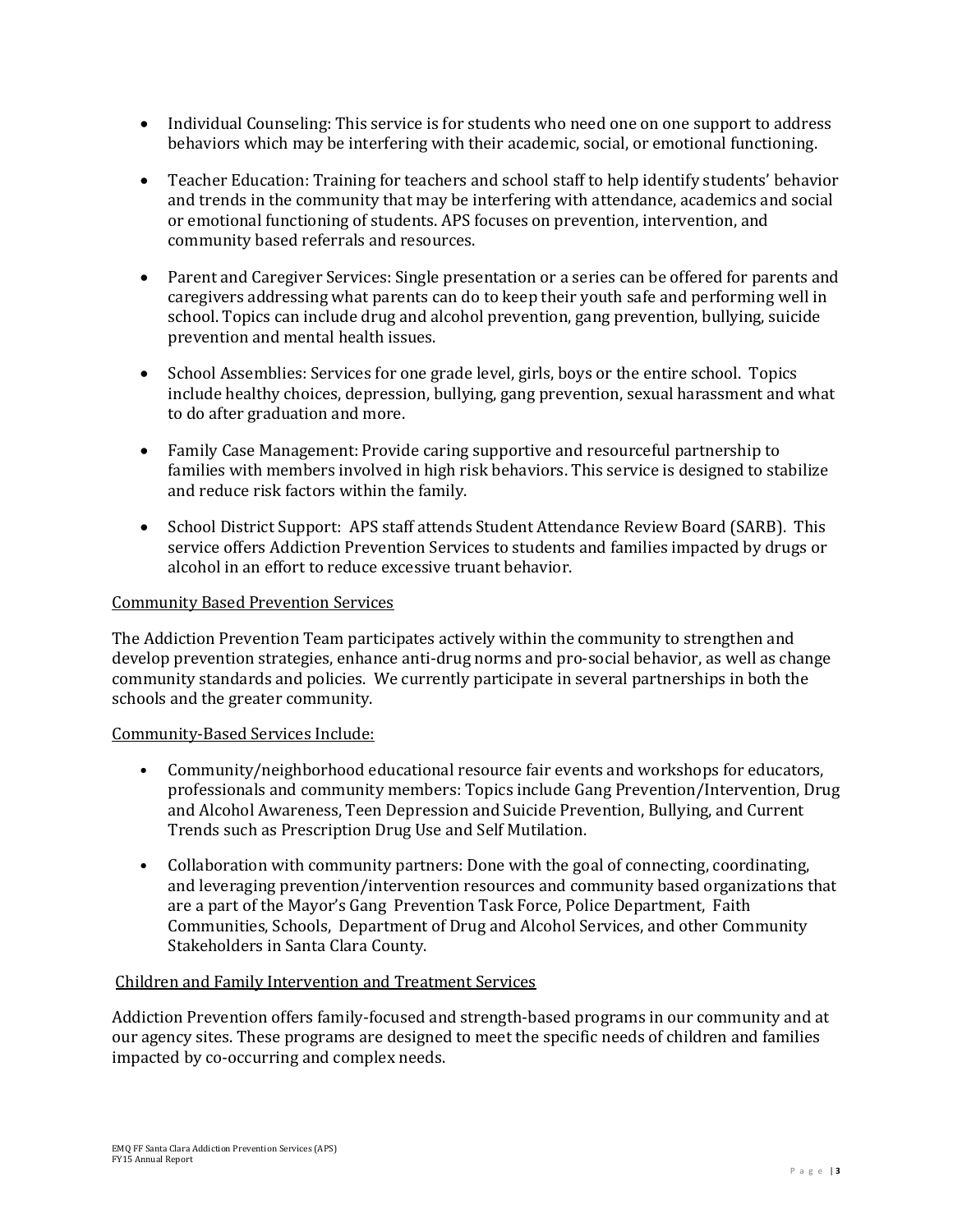#### Celebrating Families! and Celebrando Familias! Groups:

This evidence based, cognitive behavioral, support group model is designed for when one or both parents have a serious problem with alcohol or other drugs and there is a high risk for domestic violence, child abuse or neglect. This is a 16 session cycle and is designed for the entire family from birth to adulthood. The program targets the entire family and inspires hope, health, and change for families. The average enrollment per group cycle is 30 family members.

#### Integrated Behavioral Health Services (Coming Soon FY 2015/2016):

The Integrated BH services support and treat those with complex co-occurring needs. Services for each individual may include a combination of individual, group, and family therapy. A combination of evidence based models and practices will utilized including cognitive behavioral therapy (CBT), motivational interviewing, trauma informed practices, and more. This service is for MediCal customers up to the age of 21 years old.

High Risk Adolescent Program (HiRap) Group (Coming Back Soon FY 2015/2016): HiRap is a 10 week 90 minute group program for high risk youth ages 13-21 have both mental health and substance abuse treatment needs. Groups are divided and developed based on ages of participants. Evidence based models used include Seeking Safety, Adolescent Community Reinforcement Approach (ACRA), and Celebrating Families.

# **Eligibility and Referral Process**

<span id="page-4-0"></span>Students and Families are referred to Santa Clara County School Based Addiction Prevention Services through student self referral, parents, caregivers, school administrators and teachers, and students friends. No insurance is required and they receive services at no cost.

| <u>School Dascu Sci vices in Santa Clara County</u> |         |  |
|-----------------------------------------------------|---------|--|
| Service Level                                       | #Served |  |
| *Universal                                          | 4,880   |  |
| *Selective                                          | 170     |  |
| *Indicated                                          | 195     |  |

|  |  | School Based Services in Santa Clara County |  |  |
|--|--|---------------------------------------------|--|--|
|  |  |                                             |  |  |

 \*Universal Services include: Classroom presentations, teacher and parent education, and school assemblies. \*Selective Services include: Target intervention groups

\*Indicated Services include: Individual Counseling and Family Case Management

Students and Families are referred to Alameda AOD Prevention School Based Services through student self referral, parents, caregivers, school administrators and teachers, and students friends. No insurance is required and they receive services at no cost.

|--|

| Service Level | #Served |
|---------------|---------|
| Universal     | 3,766   |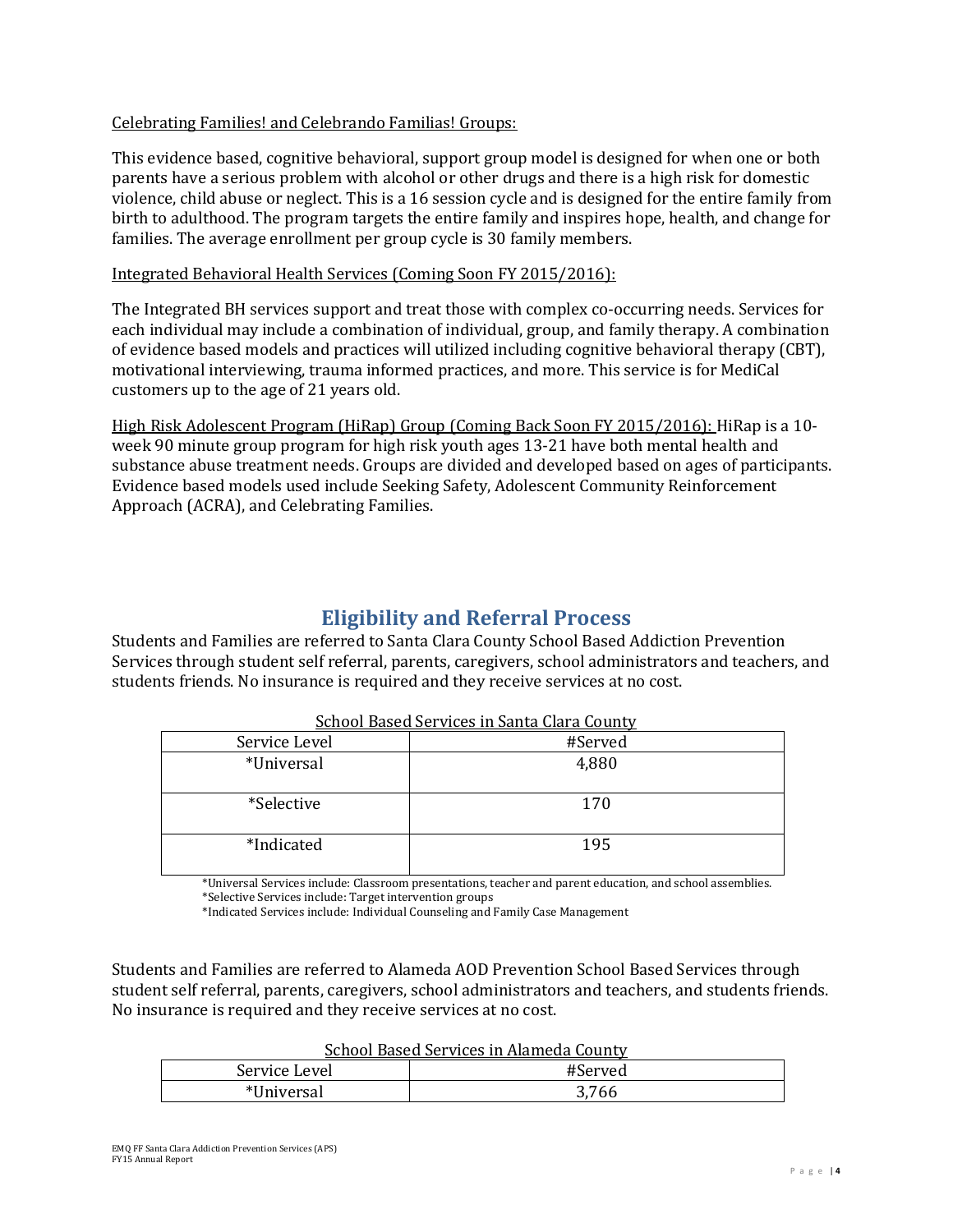| *Selective | 677 |
|------------|-----|
| *Indicated | 244 |

 \*Universal Services include: Classroom presentations, teacher and parent education, and school assemblies. \*Selective Services include: ID/ Referral Assessments and Target intervention groups

\*Indicated Services include: Individual Counseling and Family Case Management

Celebrating Families! and Celebrando Familias participants in Santa Clara County (SCC) are referred by DFCS Social Workers and have an active case with DFCS. Celebrating Families! and Celebrando Familias participants in Alameda County are self referred.

| <b>Celebrating Family Services</b> |  |
|------------------------------------|--|
|                                    |  |

| Location | #Served |
|----------|---------|
| SCC      | 163     |
| Alameda  | ხჂ      |

# **For additional information, please contact:**

Toni Welch Torres (408) 876-4271

# **Executive Summary**

<span id="page-5-0"></span>This document provides an overall summary of treatment results from FY15. The full report presents detailed information on demographic information, treatment progress, and functional status of the children and adolescents served by **Addiction Prevention Services (APS)**. The outcomes of service delivery include improvements in functioning from intake to discharge, and documentation on whether children and adolescents are in home, in school, and out of trouble at discharge from services. In addition, satisfaction ratings by consumers are included.

## **Descriptive Data**

- Over 10,000 children, adolescents, caregivers, and school personal were served through EMQFF APS Department from July 1, 2013 through June 30, 2014 in Santa Clara and Alameda Counties.
- The children, adolescents, and caregivers served in APS were 56% female and 44% male.
- The children and adolescents served in APS were ethnically diverse. Roughly 37% of the children and adolescents were Latino American, 19% Caucasian, 7% African American, 25% Asian, 3% Native Hawaiian, 2%Native American, 5% multiracial, and 2% other (including mostly Afghan and Asian Indian). .
- The majorities of young people served in APS were in grades 6 through 12 and ranged from 11 to 18 years of age. Our Celebrating Family participants age range from 0 through adulthood.
- Youth and families receiving prevention and intervention services in APS are not assigned a clinical diagnosis although they present with a range of co-occurring and complex issues.
- School Based Services are rendered only during the months schools are in session. The length of services varied for each youth. Celebrating Families services run for 16 weeks per cycle.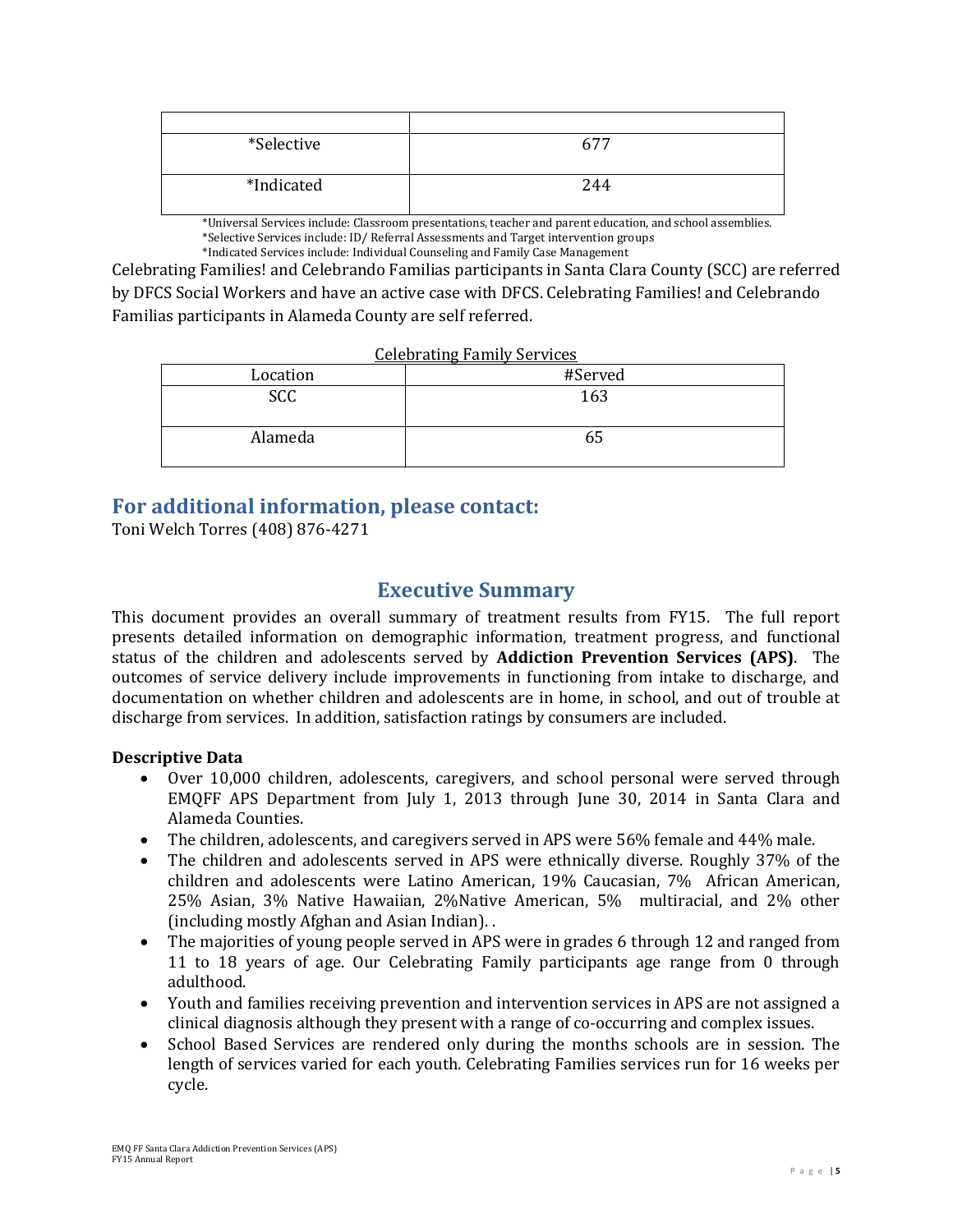# **Universal, Selective, and Indicated Services in Santa Clara and Alameda Counties**



# <span id="page-6-0"></span>**SECTION I: DESCRIPTIVE DATA (Santa Clara County – Indicated Services) Sex**

<span id="page-6-1"></span>

Source: TIER Master client 07/24/2015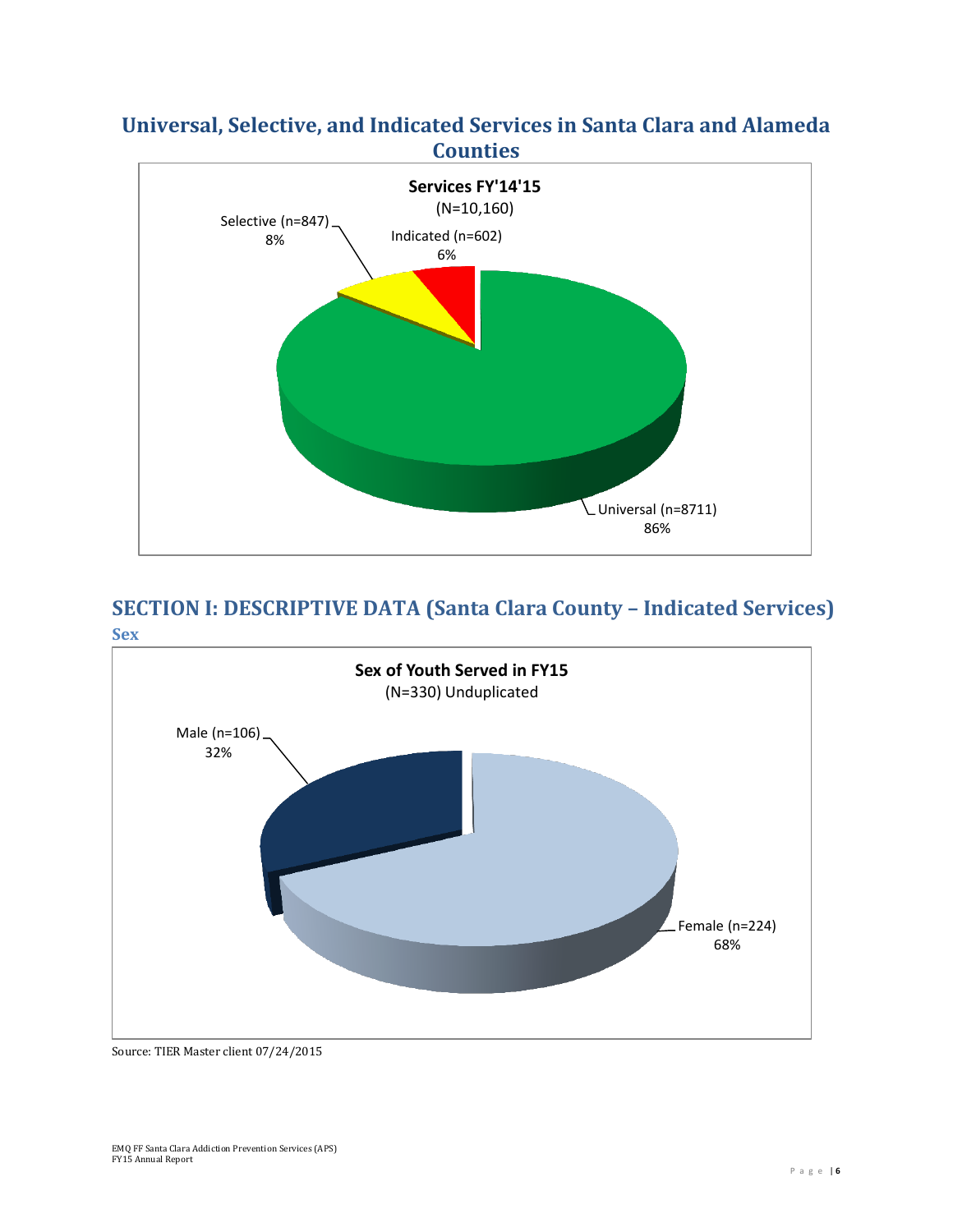#### <span id="page-7-0"></span>**Ethnicity**



<span id="page-7-1"></span>Source: TIER Masterclient 7/24/2015.



Age

Source: TIER Master client 7/24/2015.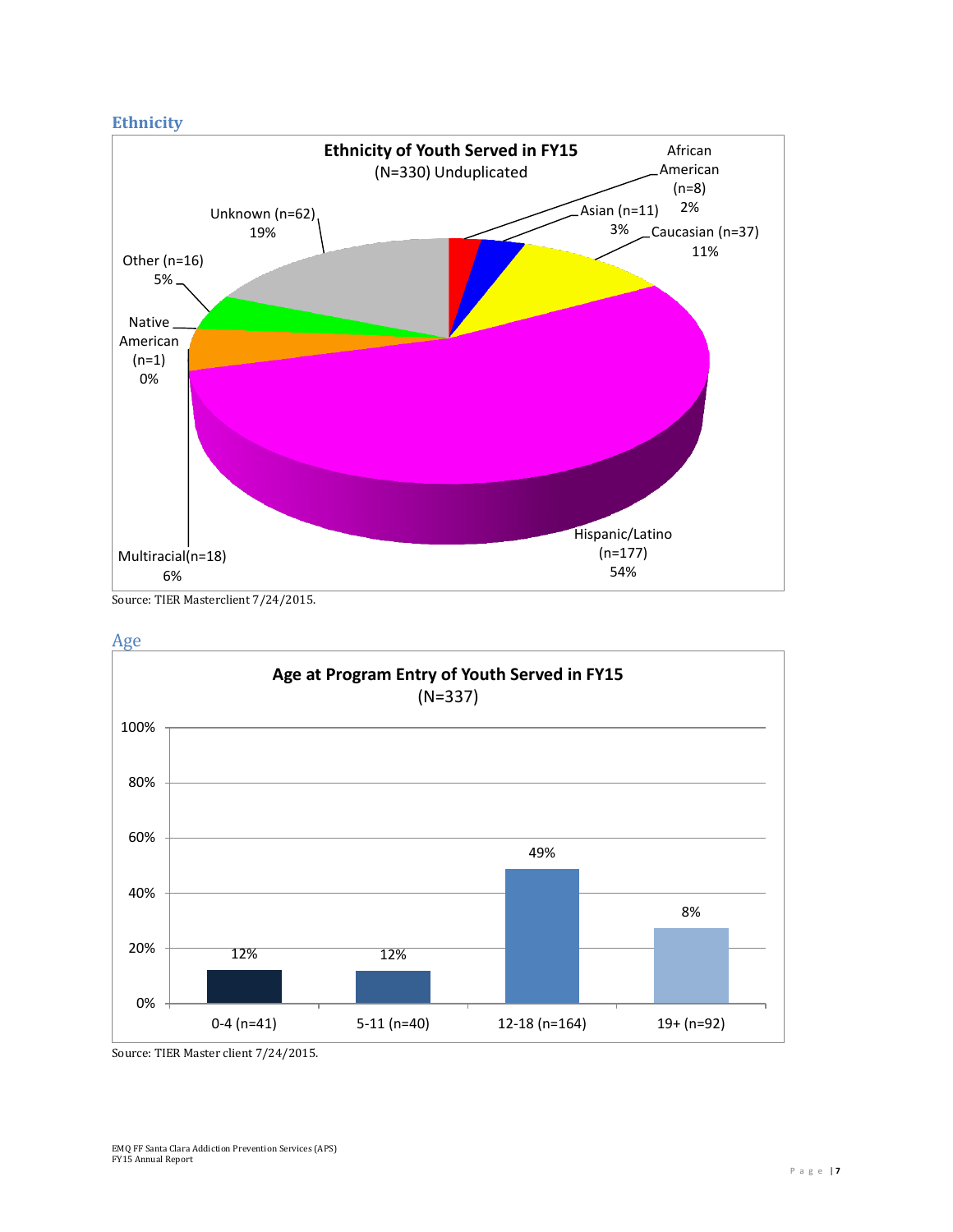



TIER Master client 7/24/2015.; Note: (1) Two youth had missing data.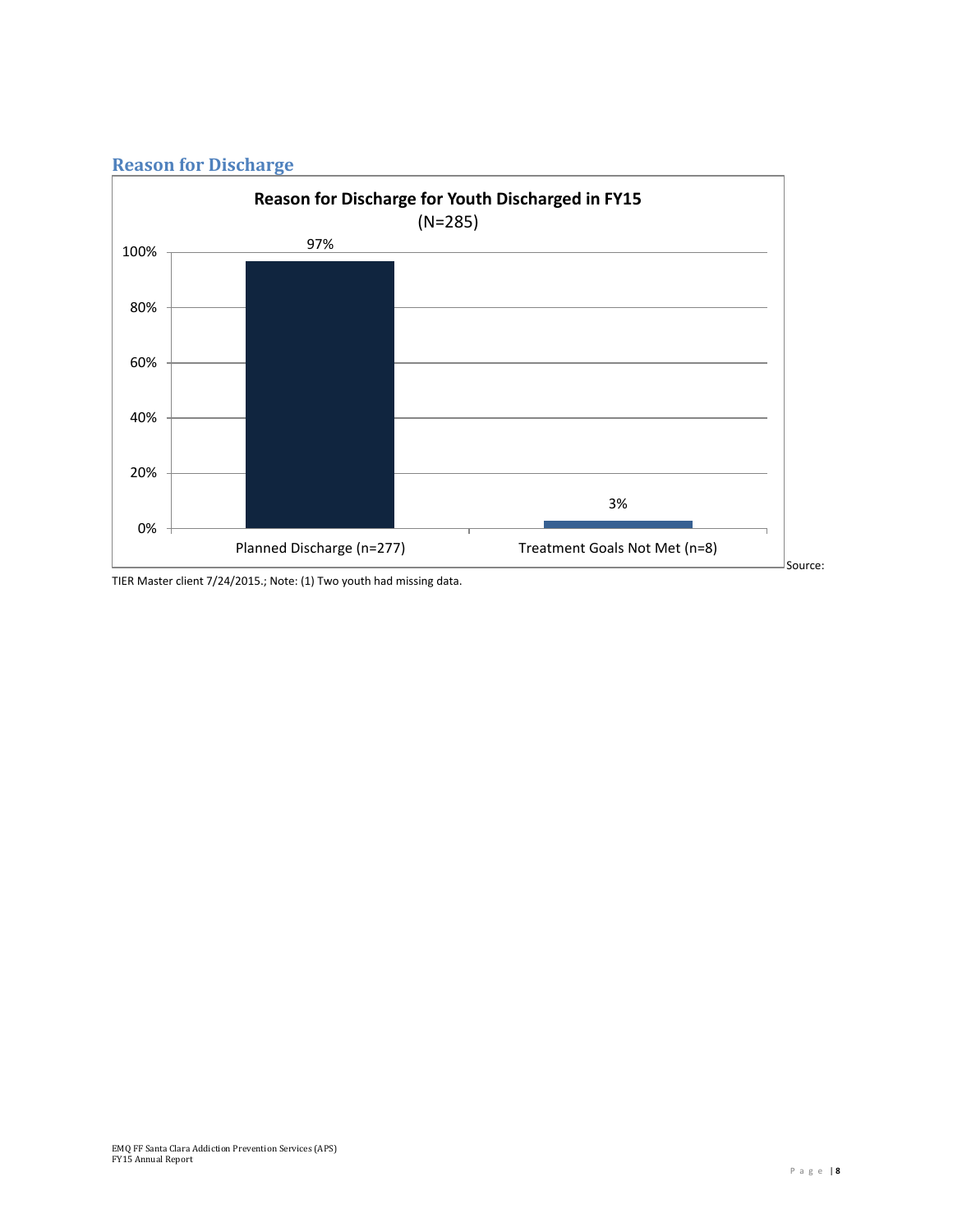



Source: CalOms Prevention Activities Report of Age and Gender Per Service FY'14/'15

#### **Ethnicity**



Source: Source: CalOms Prevention Activities Report of Race/Ethnicity Per Service FY'14/'15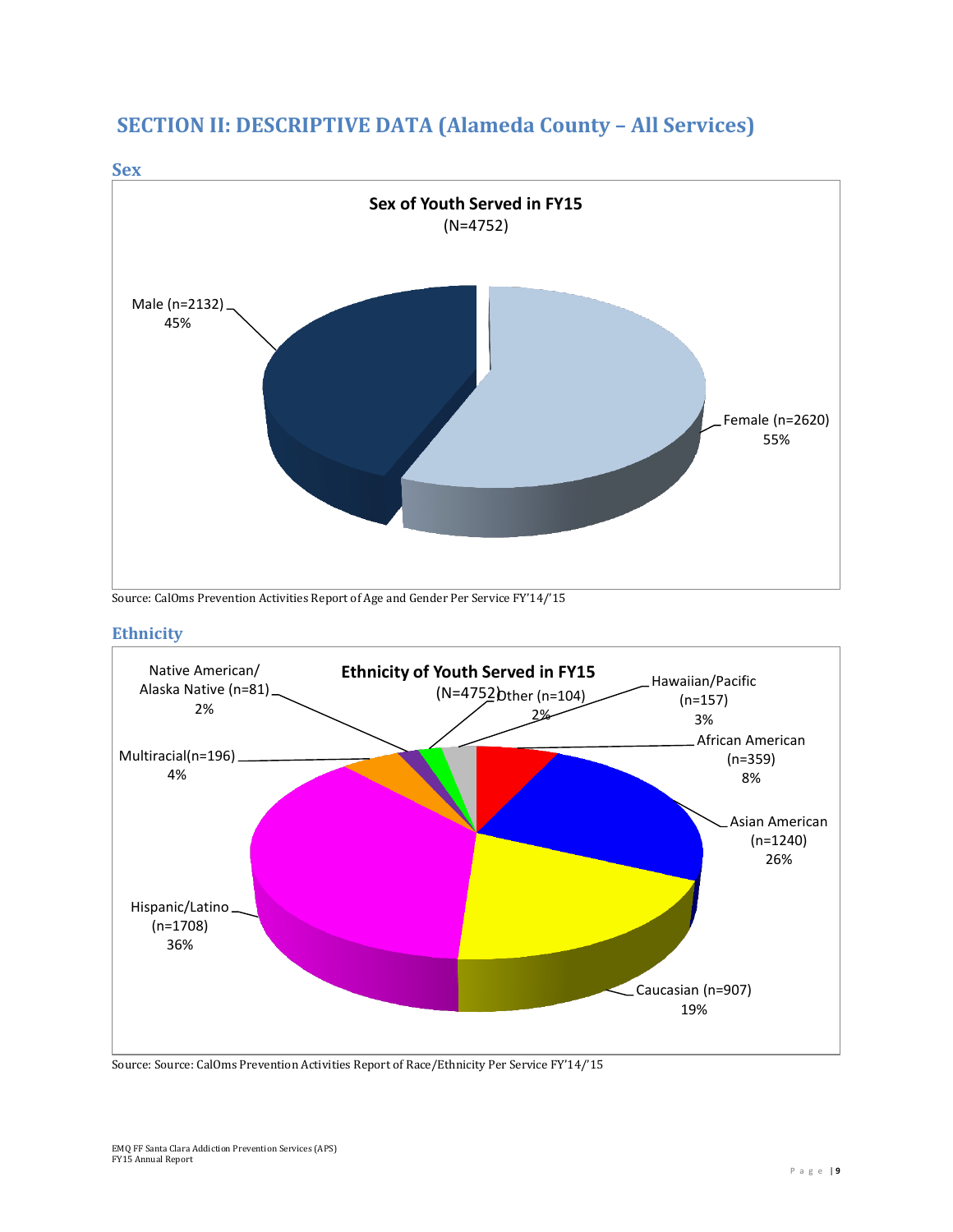#### **Age**



# <span id="page-10-0"></span>**Section III: APS Program Outcomes**

## **Alameda Alcohol and Other Drug (AOD) Prevention Services:**

During the 2014/2015 school year we were able to serve 4,752 students and caregivers through a variety of services including ID and referral services, individual and group prevention, and parent /family support education.

#### **Objective # 1:**

Youth will: 70% of the youth participating in group or classroom presentations on the topic of alcohol will report a perception and knowledge that consuming 5 or more drinks once or twice a week is harmful as measured by an EMQFF outcomes based retro service survey tool.

#### **Outcome # 1:**

From the students who received presentations or longer recurring services we received post surveys. Out of the students surveyed 92% responded yes to the question "that consuming 5 or more drinks once or twice a week is harmful."

#### **Impact:**

Many of the students in the groups and individual services expressed not having the perception or knowledge "that consuming 5 or more drinks once or twice a week is harmful" prior to services. Many were surprised and indicated that they were making safer choices as a result and telling their friends to make safer choices as well.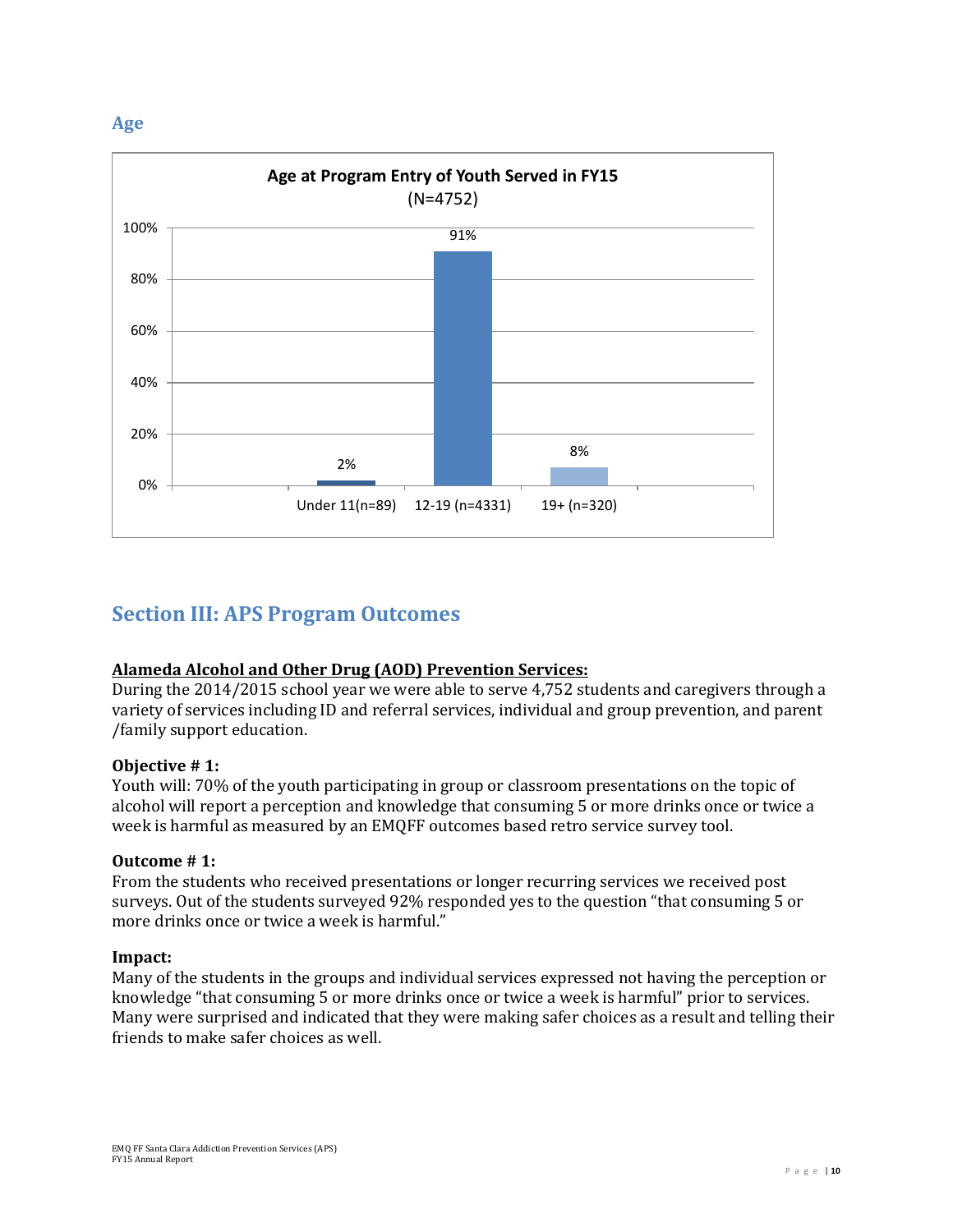#### **Objective # 2:**

Youth will: 50% of the youth participating in classroom presentations on the topic of marijuana will be able to list 3 ways in which marijuana use negatively impacts individuals, families, and community.

#### **Outcome # 2:**

From the students who received presentations or longer recurring services we received post surveys from them. Out of the students surveyed 68% were able to list 3 ways in which marijuana use negatively impacts individuals, families, and communities. An additional 12% were able to list 1 or 2 ways. In sum, 80% of the students surveyed were able to list between and 1 and 3 ways marijuana use negatively impacts individuals, families, and communities.

#### **Impact:**

Some common impacts marijuana can have or causes listed in the surveys by student included: drop out of school, cancer, family arguments and problems, depression, have no money, go to jail, harmful for your body, addiction, damages the brain, make bad choices, mood swings, homelessness, lower grades, poor health, get into trouble.

Many of the students who were part of recurring services reported abstaining from or decreasing their desire to use marijuana as a result of what they learned through the services provided. Some reported that the negatives impacts of marijuana outweighed their original perceived benefits.

#### **Objective # 3:**

Celebrating Families! Program: 80% of the parent participants will be able to list three ways to positively interact with family members as reported on the Celebrating Families Retro Parent Skills and Satisfaction Survey.

#### **Outcome # 3:**

100% of the parents who attended the 12 week CF group were able to list three ways to positively interact with family members as reported on the Celebrating Families Retro Parent Skills and Satisfaction Survey.

#### **Impact:**

100% of the parents who attended the 12 week CF group program marked mostly agree and strongly agree to the statement "I feel this program promoted and improved relationships in my family and the community."

Some of the many positive comments from participating parents regarding the CF program: "The program helped me learn how to communicate in a more effective way with children", "I learned more about family meals and the importance of quality time with each other", "I realize the importance of spending more time with my family", "The program helped me understand drugs and alcohol and their consequences and how to talk to my children about them", "I learned to have better listening skills with my children". One father wrote, "I learned to listen to my kids and their emotions instead of stopping them thinking I know what's best" and "I learned to give my wife and kids the respect they deserve!"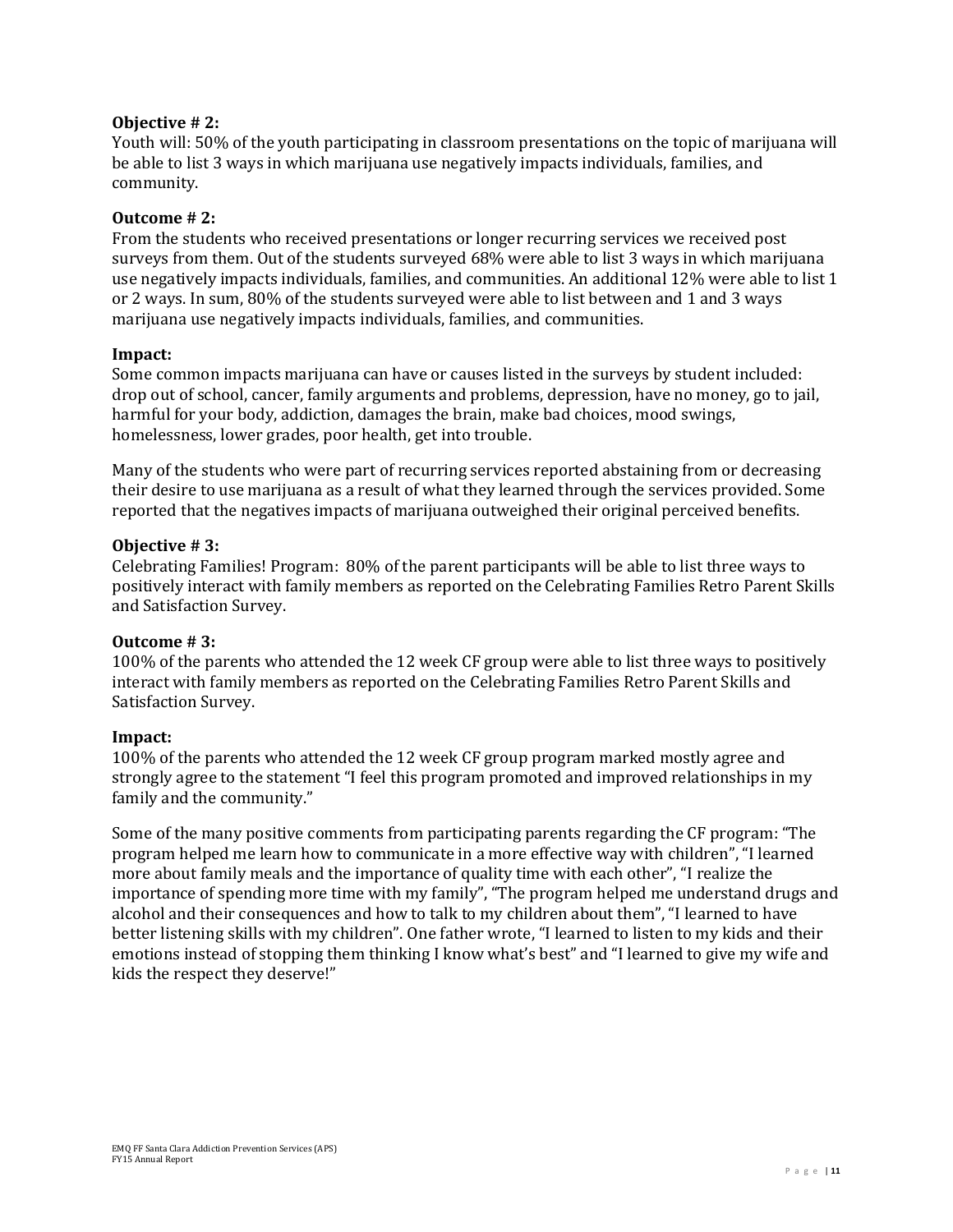# **Campbell Union High School Program / Funded by El Camino Hospital:**

#### **Objective #1:**

70% of caregivers and youth will report increased youth developmental assets.

#### **Outcome #1:**

Both caregivers (80%) and youth (72%) reported increased youth developmental assets, including: the youth's ability to get help if they or one of their friends is depressed or suicidal has increased, youth's understanding of who they are and what they can do, youth's ability to communicate is better, youth's success at school or job/training is better, youth's have more respect for others who are different from them, they are better able to connect with adults, their ability to learn new things is better, they are better able to work with others, and their knowledge increased about drugs and alcohol.



Source: BEST Youth Development survey 8/24/2015 and BEST Parent Satisfaction survey 8/24/2015.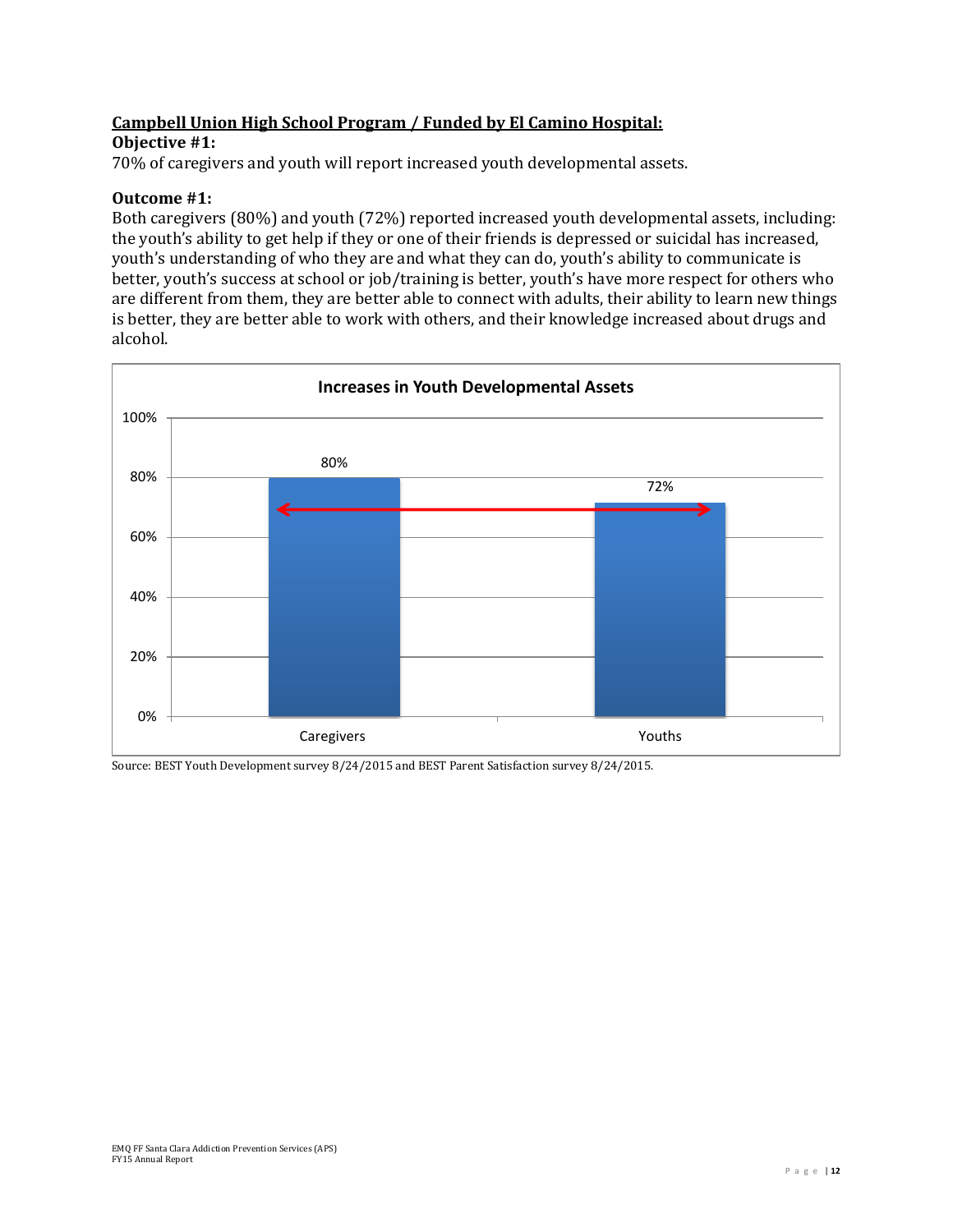#### **Objective #2:**

70% of caregivers and youths will report reduced high-risk behaviors for youths.

#### **Outcome #2:**

Caregivers (84%) and youths (69%) both reported reduced high-risk behaviors for youths, including: better ability to cope with stress, identify anger and express it in a non-violent way, feel prepared to succeed in the community, participate in positive activities, reduced drug and alcohol use, and increased their ability to stay safe.



Source: BEST Youth Development survey 8/24/2015 and BEST Parent Satisfaction survey 8/24/2015.

#### **Objective #3:**

80% of caregivers and youths will be satisfied with the services they received.

## **Outcome #3:**

Both caregivers (98%) and youths (86%) were satisfied with the services they received.



Source: BEST Youth Development survey 8/24/2015 and BEST Parent Satisfaction survey 8/24/2015.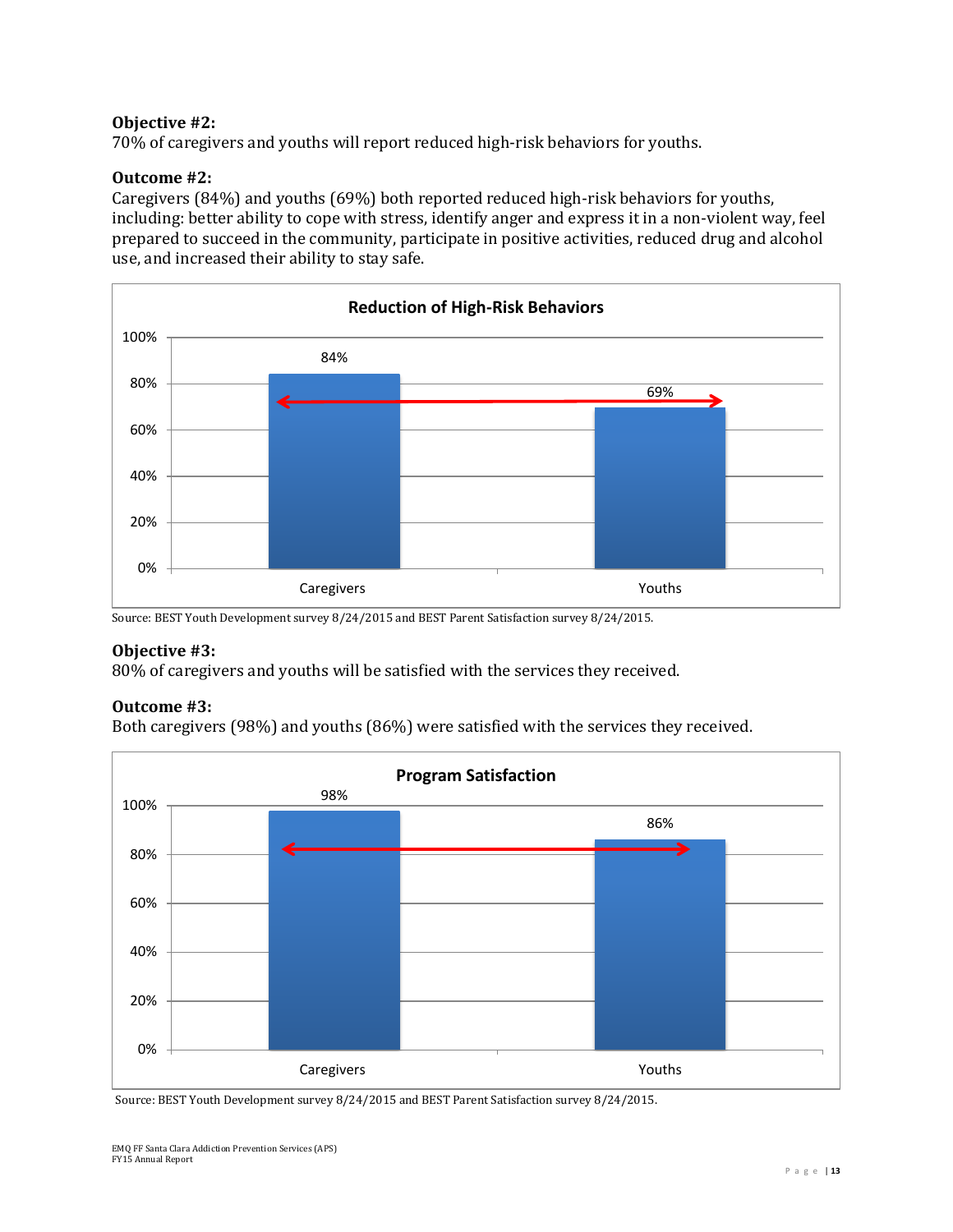## **Agency Based Celebrating Families Program:**

## **Celebrating Families Objectives:**

• To break the cycles of chemical dependency and violence/abuse in families by increasing participant knowledge and use of healthy living skills.

• Participants will develop better communication skills and learn how to appropriately express their feelings.

• Participants will be able to demonstrate anger management skills.

• Participants will be able to use problem solving and decision making skills. They will also develop coping skills to deal with stressful situations.

• Participants will increase their knowledge of the impact of alcohol, prescriptions, and illegal drugs on children, individuals, and families.

• Group leaders will work to decrease participants use of alcohol and other drugs and to reduce relapse by teaching all members of the family about the disease of chemical dependency and its impact on families.

• Group leaders will positively influence family reunification by integrating recovery into daily family life and by teaching healthy parenting skills.

• Group leaders will provide a safe and nurturing place for children and parents to talk and to explore their feelings and choices

• Group leaders will facilitate trust through a process of bonding with consistent role models and assist participants in developing their self-awareness and self-worth.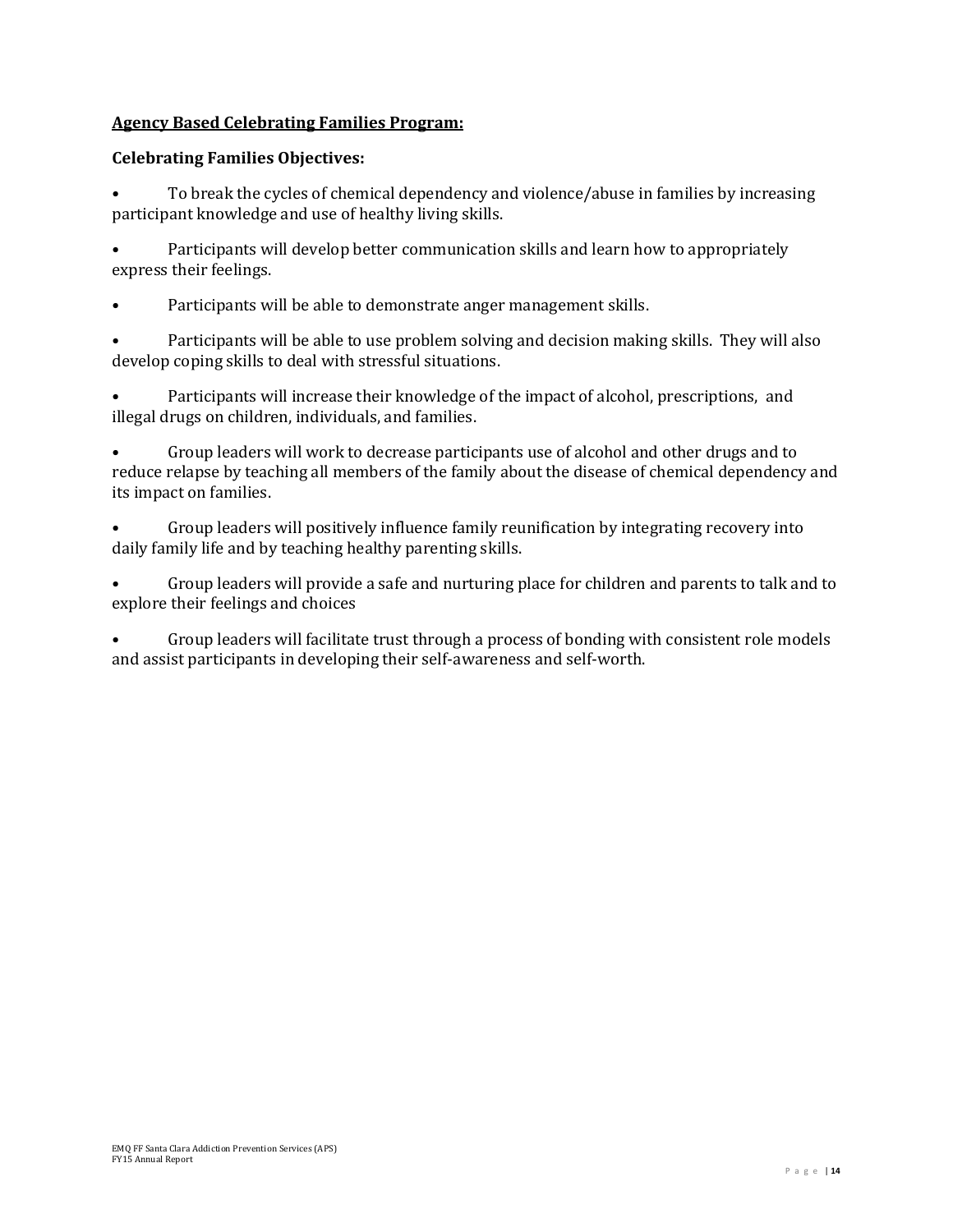#### **Celebrating Families Outcomes:**

#### **Objective #1:**

75% of youth will indicate positive cognitive outcomes.

#### **Outcome #1:**

88% of youth had positive cognitive outcomes.



Source: CF! Adolescent Cognitive Outcomes (N=6); CF! Child Cognitive Outcomes (N=10).

#### **Objective #2:**

75% of caregivers will indicate increased, or maintain regular use of skills on a weekly basis.

#### **Outcome #2:**

87% of caregivers indicated increased, or maintained regular use of skills on a weekly basis.



Source: CF! Caregiver Skills Assessment.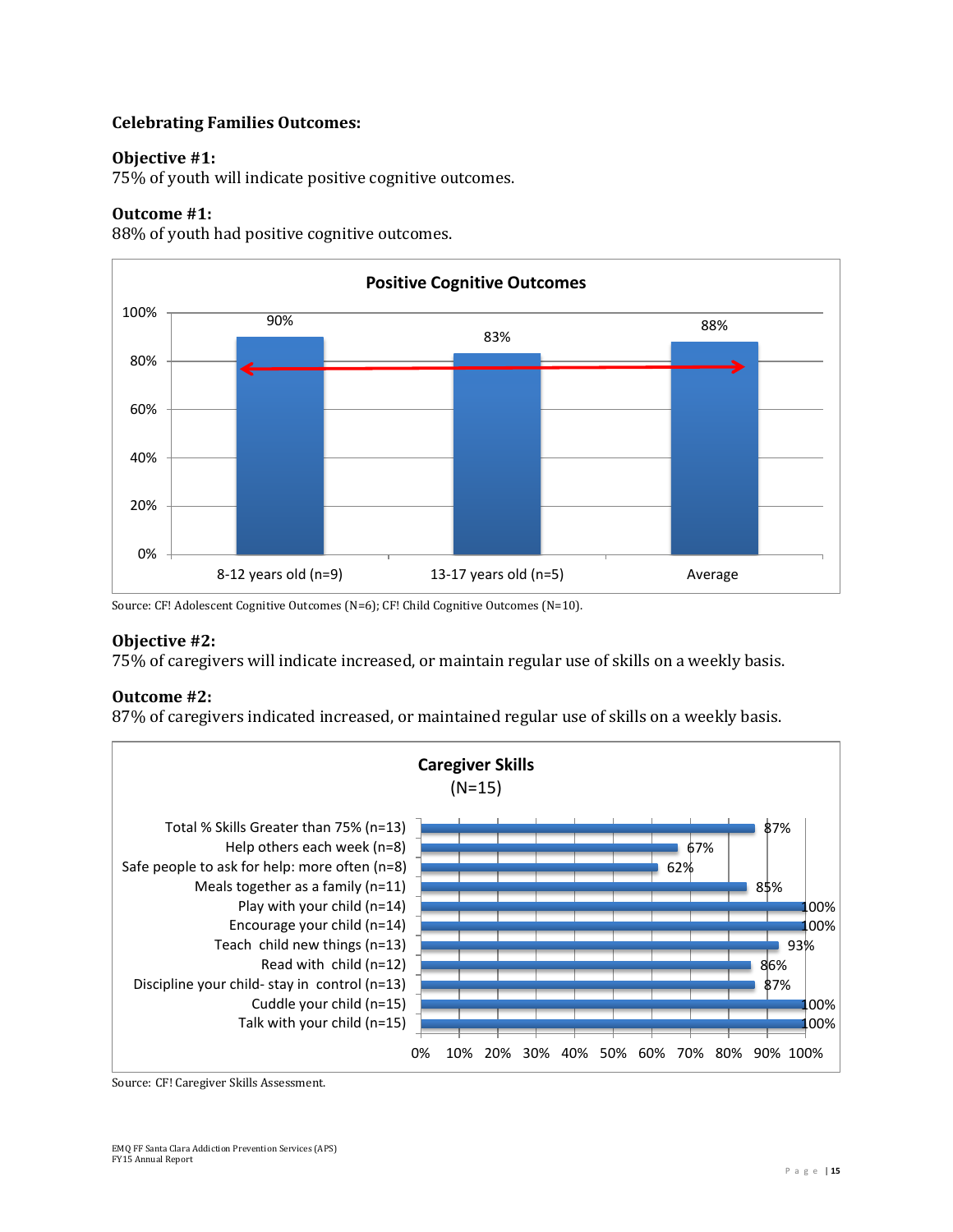## **Objective #3:**

80% of enrolled families will complete one cycle (16 sessions) of the program.

#### **Outcome #3:**

86% of families enrolled in Celebrating Families! did complete the 16 session program.

#### **Objective #4:**

80% of youth and caregivers will be satisfied with CF! and will have found the program to be beneficial for their family.

#### **Outcome #4:**

92% of youth and caregivers were satisfied with CF! and found the program to be beneficial for their family.



Source: CF! Caregiver Satisfaction (N=29); CF! Adolescent Satisfaction (N=6); CF! Older Child Satisfaction (N=16); CF! Child Satisfaction (N=13)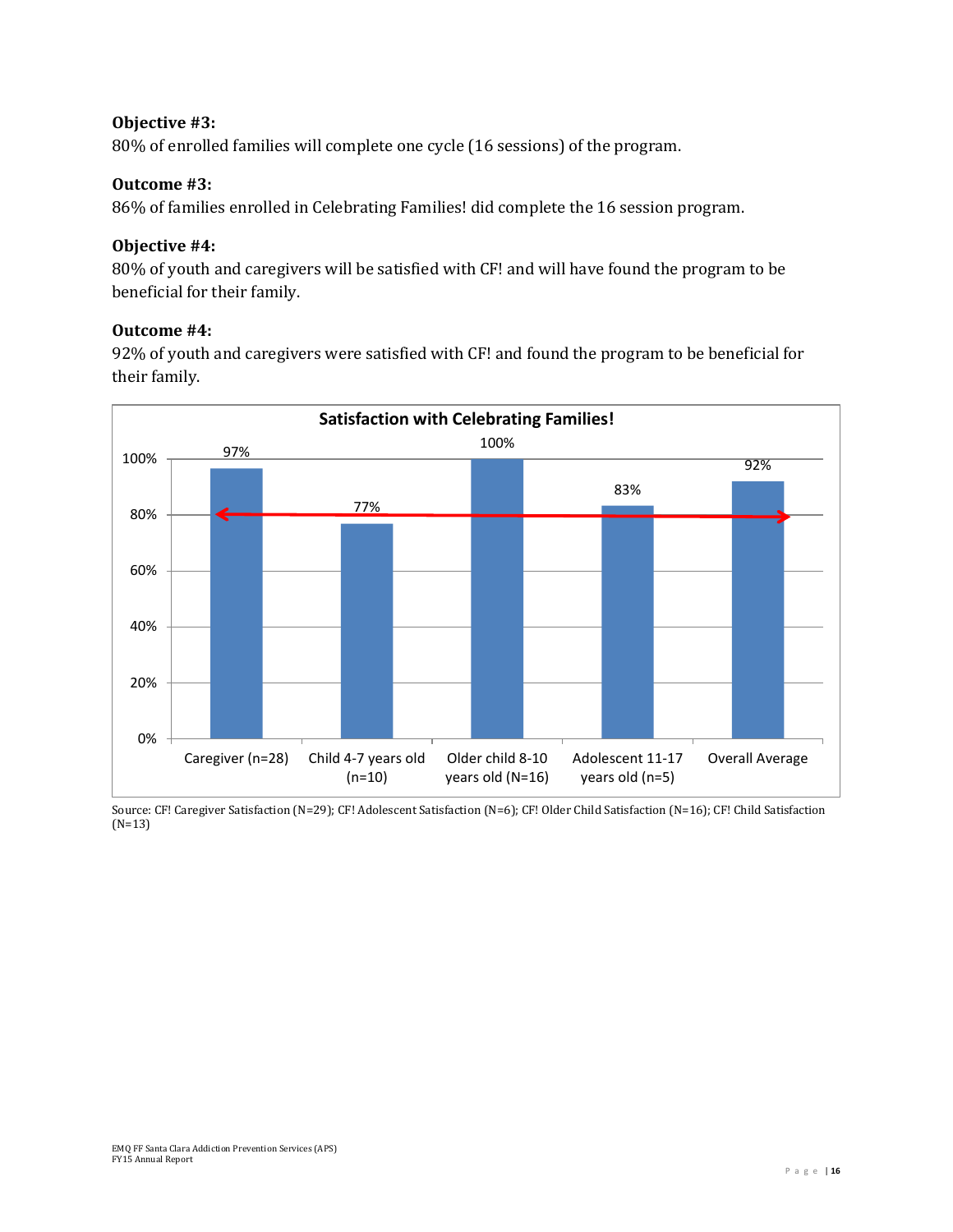# <span id="page-17-0"></span>**Satisfaction Outcomes**

#### *Youth Services Survey*

To measure youth and caregiver satisfaction EMQ FF utilizes the Youth Services Survey for Families (YSS-F), the Youth Services Survey (YSS), and Adult Survey (AS). Satisfaction surveys are administered at the time of program discharge. In addition to discharge timeframe, satisfaction is collected two times per fiscal year, during the POQI State-Wide administration period. The YSS surveys ask caregivers and youth to rate to what extent they disagree or agree with statements on a 5-point Likert-type scale, ranging from "Strongly Disagree" (1) to "Strongly Agree" (5), with a score of 5 indicating the highest level of satisfaction. Our agency goal is for 80% of youth and families are satisfied with services. Satisfaction is defined as an average rating of 4.0 and above.

For the YSS-F, there was only one case available for FY15. This family completed their survey on May 2015 and had satisfaction levels greater than 4 on general satisfaction, access to services, cultural sensitivity, family involvement, and functioning.



Source: YSS 6/25/2015.; Note: (1) Satisfaction is defined as an average rating of 4.0 or above.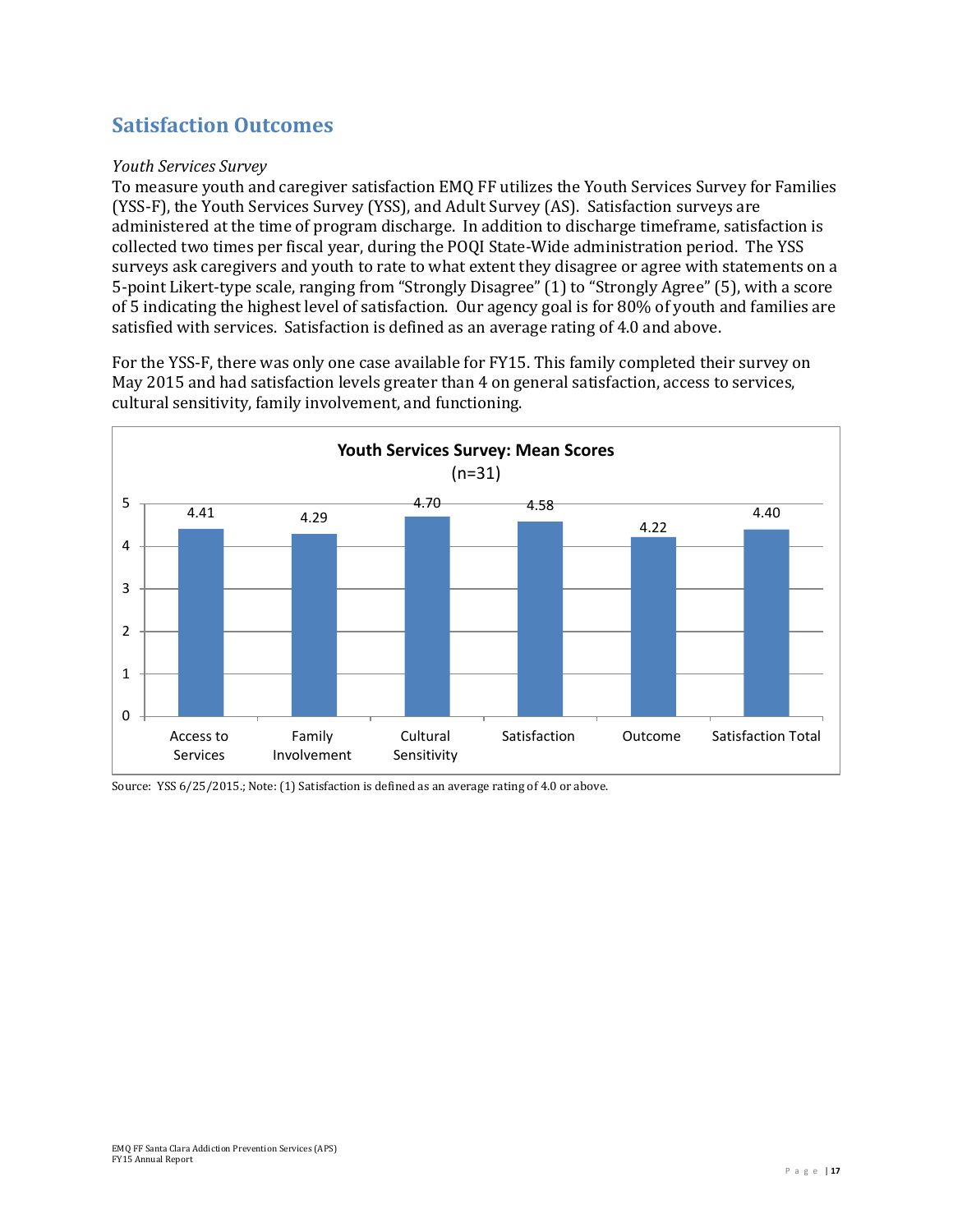# <span id="page-18-0"></span>**SECTION IV: STAFF INFORMATION**



#### **Staff Language: 79% of staff speak additional language**

Source: Name 07/27/2015.

#### **Ethnicity**



Source: Name 07/27/2015.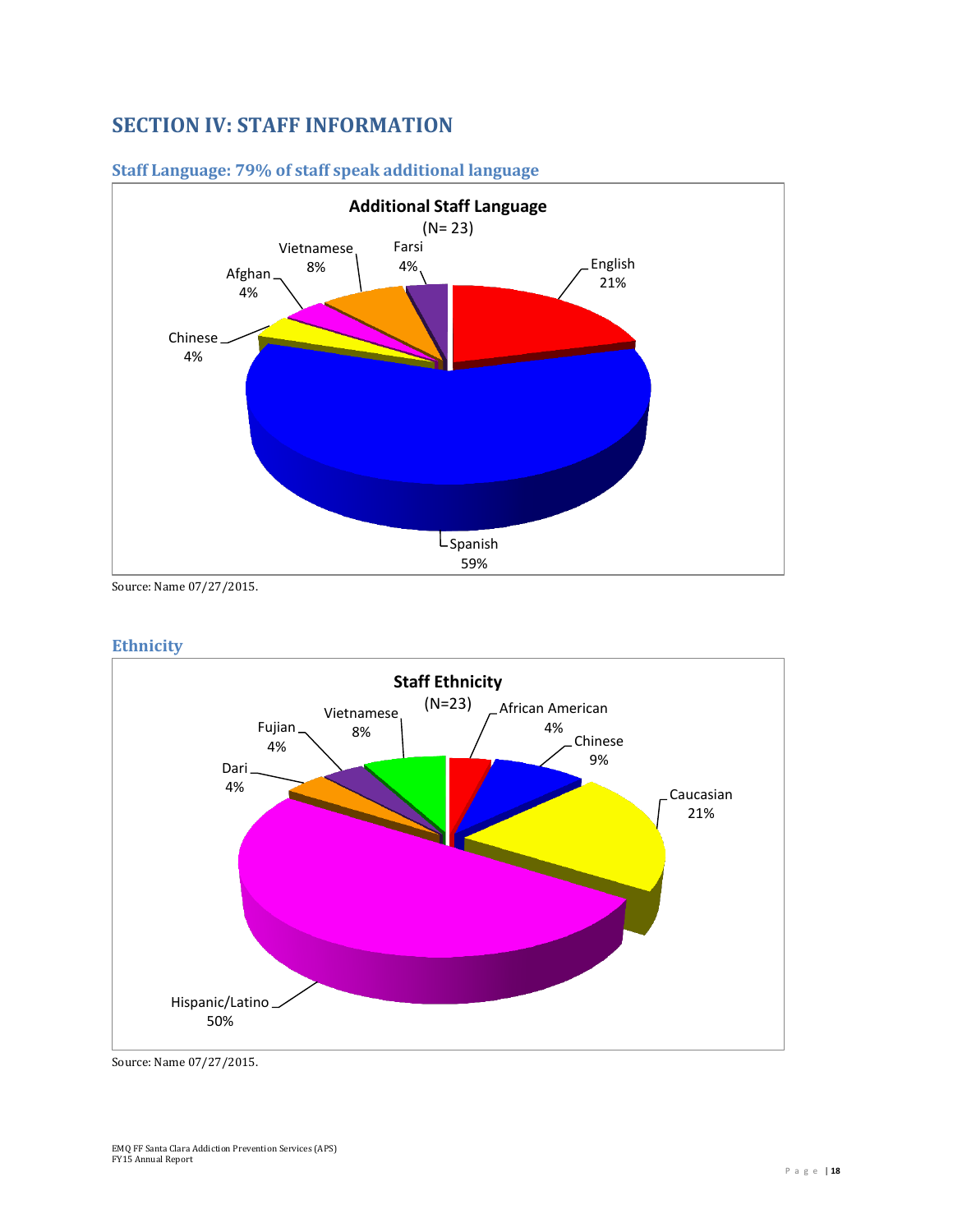#### **Staff Retention**



Source: Name 07/27/2015.

## **Staff Training Hours by Position**



Source: Name 07/27/2015.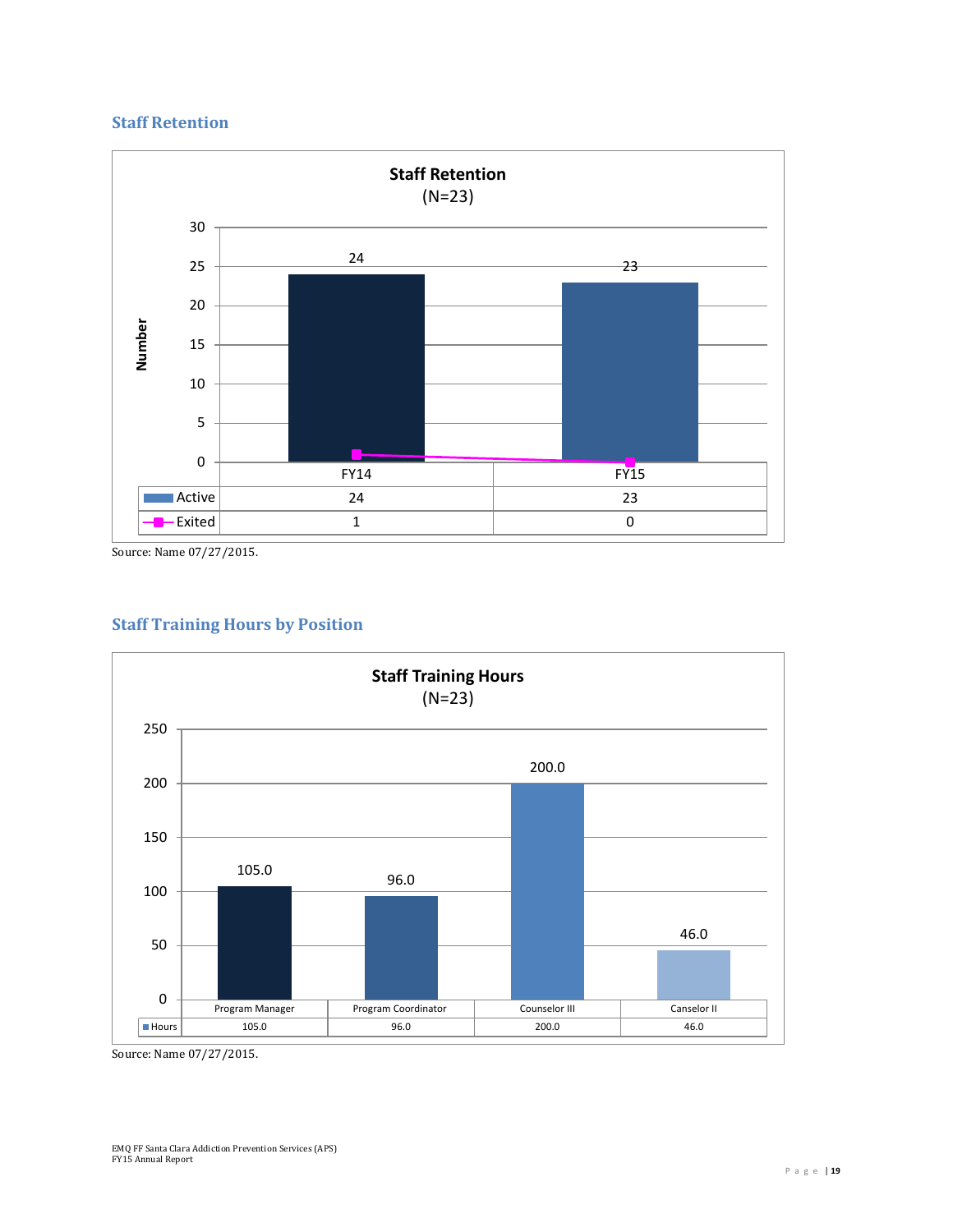# <span id="page-20-0"></span>**SECTION V: SUCCESS STORIES**

# **Campbell Union High School / El Camino Success Story**

Due to EMQFF services funded by El Camino Hospital, a life was saved. Joe is a sophomore student at one of the five Campbell Union High Schools. When he was younger, he had multiple traumatic experiences as a result of his father, who is now in prison. He had services when younger but those stopped some time ago. This school year, he grew increasingly depressed, his grades were declining, he was constantly arguing with his mother, and his ability to play on the football team, which meant everything to him, was slipping away. He was becoming hopeless. One day, he attended a classroom presentation on Suicide Prevention presented by an Addiction Prevention Services Counselor providing services through the El Camino Hospital grant. Following the presentation, surveys were completed by each student. On the survey, the students were asked if they would like to talk to a counselor about the topic being presented or other needs. Joe checked "yes." The counselor called him in for a needs assessment following the presentation. Through that assessment, it was determined that he was significantly at risk for attempting suicide and a "5150 hold" was needed. Due to his insurance provider, EMQ Mobile Crisis team advised the APS counselor that if possible and if safe, his mother should take him directly to the Emergency Room to initiate the hold. It was arranged for his mother and sister to pick him up directly from school and take him there. Due to his significant risk for suicide, a 5150 was initiated and turned from a 72 hour hold to a 6 day hold. During that time, he started medication and mental health services. He was connected to intensive outpatient services immediately upon his exit from the hospital. The EMQFF counselor was able to follow up with him two weeks later when he returned to school and he shared that he was already feeling significantly better and no longer wanted to kill himself. He had a new sense of hope for a better life. If Joe had not attended that Suicide Prevention classroom presentation and received a safety assessment that day, the ending of this story may have been very different.

## **Letter Written by Hispanic Sophomore Female Attending a Campbell HS**

"My counselor Maria Perez has helped me to overcome many barriers. Before, I was stuck in the past and looking at the negative side of my life. Even though there is still chaos in my home I am able to look over that and keep doing what I am supposed to. My depression has gotten better and my anxiety problems have decreased. I thank Maria with my life, since that's what she has saved."

## **Comment on Survey by Parent who Attended APS Gang Awareness Presentation in Spanish at a Campbell HS**

"Muy bien explicacion clara y la manera en ayudar en prevenir a nuestros hijos de peligro y mantenerlos seguros. Gracias por su tiempo para las familias hispanas." In summary, this parent was thankful for the clear explanation on ways parents can protect their kids from danger and keep them safe. The parent was also thankful for focusing on Hispanic families.